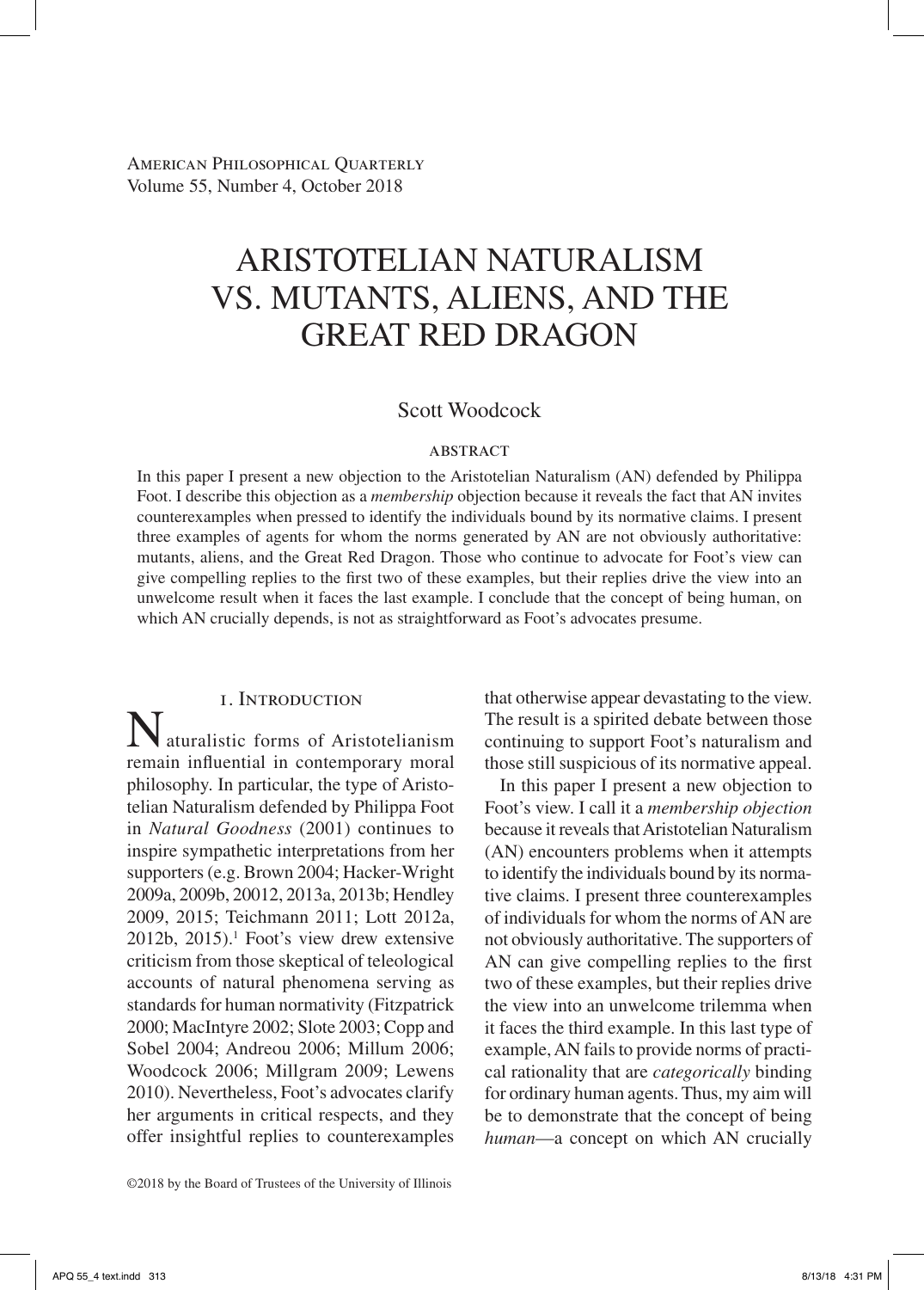depends—is not as straightforward as its advocates presume. I argue that this view is subsequently left without a principled basis to establish authoritative norms for the intended membership of its moral community.

# 2. Foot's Aristotelian Naturalism

The principal thesis of AN is that normative claims of goodness and defect are determined by natural facts that describe how individuals ought to live as representative members of their species. Just as we make non-instrumental claims about the goodness of living things like oak trees according to whether they exemplify the characteristic features of their particular life cycle (e.g. solid roots, many acorns, etc.), goodness for humans is defined according to natural history descriptions of how humans tend to flourish as representative members of our distinct life cycle (Foot 2001, 25–37). It remains a point of contention whether Foot intends to merely draw an analogy between human goodness and the goodness of other living things, or whether she is proposing that judgments of human goodness are literally a subset of a more general set of judgments regarding natural goodness (Hursthouse 2012, 177; Hendley 2015). Nevertheless, Foot emphasizes that the logical form of our evaluations of human goodness and defect is no different than the form of these evaluations for other living things.

Foot's work draws heavily on the work of Michael Thompson (1995), who continues to provide helpful clarifications of how attributions of goodness are best interpreted from the AN perspective (2003, 2004, 2008). Thompson underscores two key aspects of the natural history judgments that ground AN. First, he points out that the set of statements that specify the proper functioning for a particular species—what he refers to as "Aristotelian categoricals"—need not be true for individual members of a species. In fact, they need not even be true for a majority of the

species, as odd as that may seem. A helpful example Thompson provides is an umbrella jellyfish that can be described as having a certain number of tentacles and developing from an egg to a mature adult specimen (2004, pp. 48–51). It may be that the average number of tentacles for existing members of the species has never been exactly equal to this number, and hundreds more eggs will fail to develop than will survive to live out a full life cycle for the species. Yet we can nevertheless speak meaningfully about the set of norms that describe archetypal members of this species. Thus, characteristic claims like, "An umbrella jellyfish has 140 tentacles" are not refuted by empirical observations of jellyfish with more or fewer tentacles, nor by statistical population averages. Instead, the claim is a natural history description of what it is to flourish according to the natural norms for representative members of this species.

Second, Thompson emphasizes that the natural history judgments proposed by AN are not empirical claims like those provided by evolutionary biology. Instead, these judgments are generated by the unique logical form that is *presupposed* when one performs the interpretive task of organizing raw, empirical observations into the coherent classification of a particular life form (Thompson 1995, pp. 284–88). Thus, from the AN perspective, the claim that a wolf ought to hunt in coordination with other pack members is not straightforwardly determined by empirical observations of wolf behavior; rather, it expresses a normative standpoint we adopt when we assemble a profusion of otherwise chaotic sensory information and *represent* a wolf as a living organism with the vital functions it needs to survive and reproduce in its own unique way. Natural history judgments are therefore distinct from the data supplied by biological sciences, because the judgments involve representations of functional organization that we put forward when we delineate patterns of natural normativity for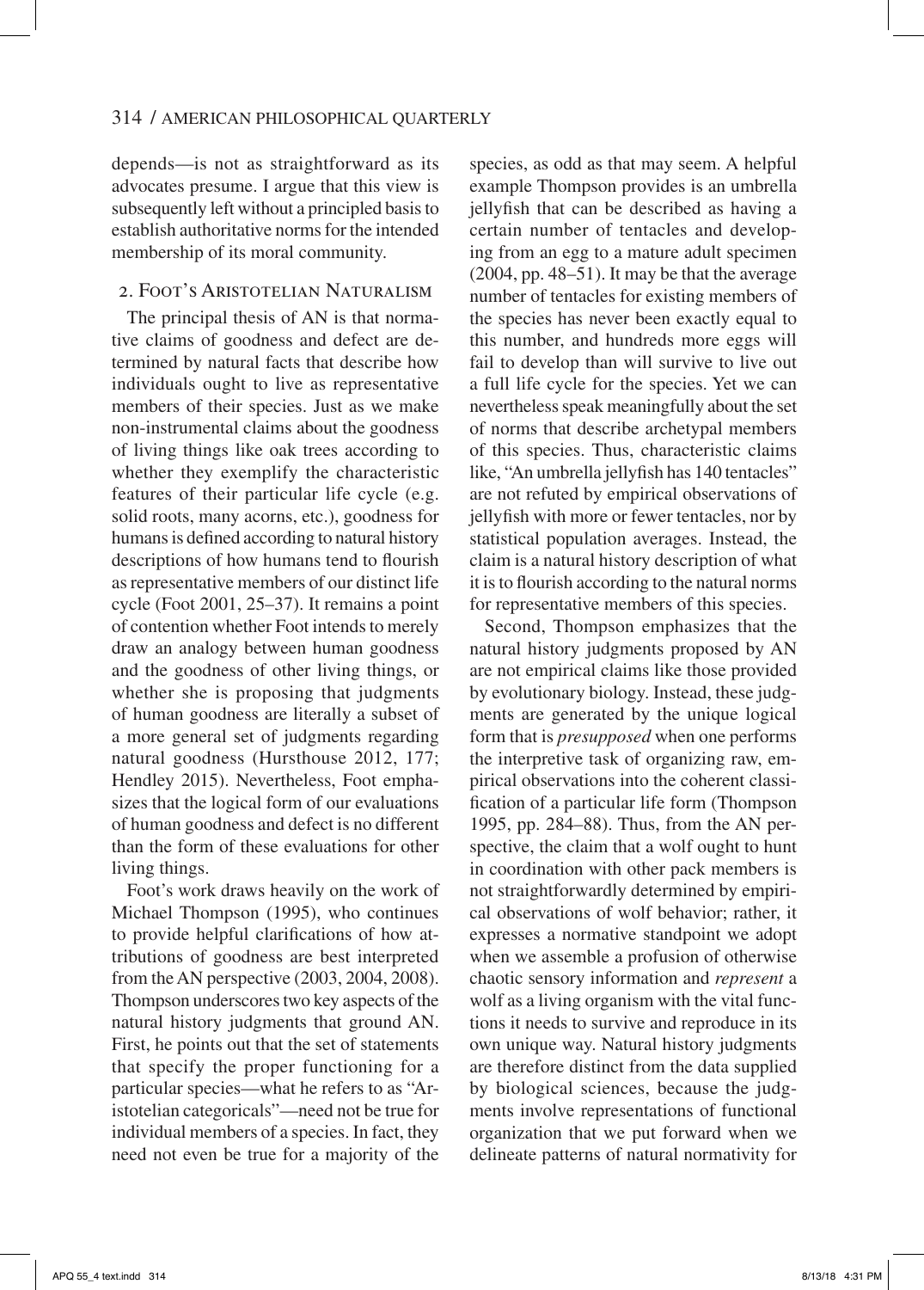living creatures (Hacker-Wright 2009, pp. 316–17; Lott 2012a, pp. 353–58).

Finally, as one ought to expect from a version of Aristotelianism, Foot claims that when it comes to humans the norms that specify goodness and defect for our life cycle are grounded in our distinctive capacity for reason (2001, pp. 66). Evaluations of how a human ought to live as a member of our species are confined to dispositions of one's rational will, for this above all else exemplifies a unique pattern of normativity for our life form in the same way colorful plumage is a distinctive pattern of normativity for male peacocks. Both evaluations of goodness share a similar logical form, but norms of natural goodness and defect for humans are *sui generis* in the way they refer to dispositions of a rational will. Thus, the defining feature of our species sets us apart from all other species of animals and plants, yet this feature is part of a general system of normativity that applies to all living organisms in the natural world.

#### 3. Mutants

 My first prospective counterexample for AN begins with the observation that species are not fixed populations of identical members. Instead, considerable degrees of variation exist within the boundaries of individual species, and establishing a coherent view of species taxonomy has become a notoriously difficult task in the philosophy of biology (e.g. Hull 1965a, 1965b; Sober 1980; Kitcher 1984; Ereshefsky 2001, 2009, 2010; Okasha 2002; Wilkins 2009). We may find it convenient to rely on common-sense notions of species membership, but these notions retain enduring traces of essentialism that cannot be reconciled with how difficult it is for biology to identify common traits that unify the members of individuated species. When the complexity of natural phenomena is acknowledged, there are, surprisingly, no clear traits that are present in all and only the members of our common-sense species classifications.2

As critics of AN like Alasdair MacIntyre have noted, this variation in mixed populations allows for the possibility that some types of immoral behavior (e.g. defection from norms of promise-keeping) are consistent with enduring subsets of the human species  $(2002, pp. 626-27).$ <sup>3</sup> The reply to this objection from AN advocates is to emphasize the difference between empirical observations derived from biological sciences and the non-observational judgments that specify Aristotelian life forms. By highlighting this difference, AN avoids being drawn into the complex empirical details of variation within the members of particular species.<sup>4</sup>

#### *(i) The Mutant Puzzle*

The counterexample to AN that I present, however, appeals to a different type of intraspecies variation. Rather than emphasizing variation in mixed populations at a particular time, consider the variation of species as they change over time. Existing variation in a species allows some of the mutants in an initial population to emerge from their selective environment as the new representative members of that species. As Elijah Millgram notes, the variation that allows for new traits, and in some cases speciation, is itself a trait that must be included in Aristotelian categoricals that specify the logical forms of species (563). Yet this creates a counterexample for AN: what to say about mutants who exhibit a trait at time t1 that will later reach fixation in the population at time t2 and become a distinctive feature of the newly evolved species? It is counterintuitive to maintain that the mutant is *defective* at time t1 when an identical member of the species will later exhibit natural goodness at time t2 in virtue of the very same trait that eventually reaches fixation.

For example, the disposition to issue alarm calls is a vital trait in populations of meerkats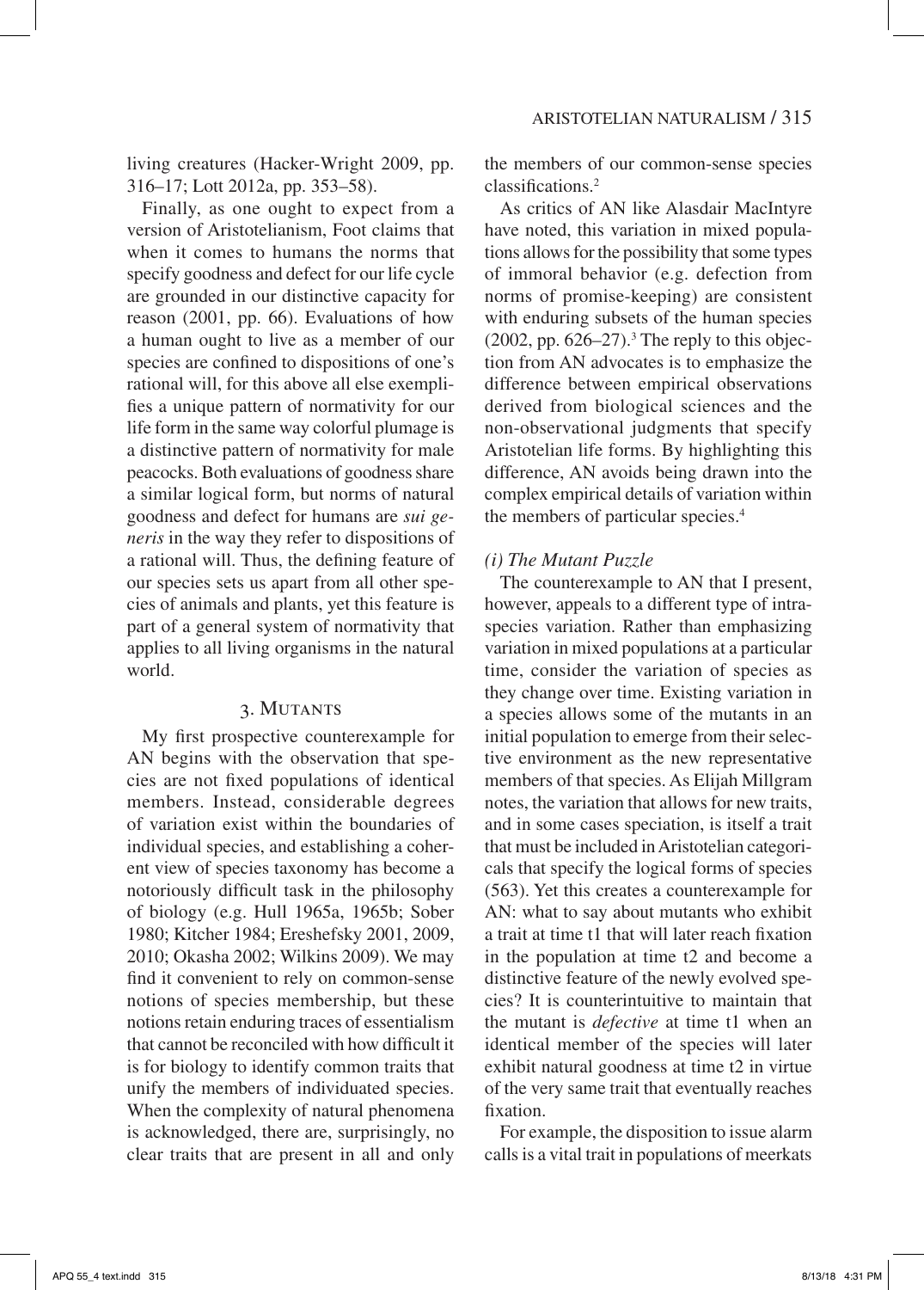who rely on sentinel warnings to identify predators (Hollén and Radford 2009), and it would be odd to describe the new mutants at each stage in the phylogeny of this disposition as defective members of their species: this despite the fact that each of these mutants would be exhibiting atypical (and not yet obviously adaptive) behavior at each successive stage of development of the species. The looming problem for AN is that this applies to *every* trait currently exhibited by species. For every peacock with colorful plumage there existed a prior mutant with this same plumage who was not representative of his species at that earlier stage of phylogeny. For every human with a disposition for sympathy there was some prior mutant whose increased capacity for sympathy was not consistent with the traits that characterized the human life form at that prior evolutionary stage.<sup>5</sup> Hence, the challenge for AN is to offer some principled way to avoid classifying these mutants as defective members of their species when they exhibit the traits we consider naturally good in later populations for which they served as necessary precursors.

# *(ii) The AN Solution*

The advocate of AN can, of course, bite the bullet and restrict the scope of Aristotelian categoricals to specific stages in the phylogenetic evolution of a species.6Yet this would result in especially counterintuitive judgments of natural defect in cases of mutations that are clearly beneficial for the species in question, and it would inhibit the possibility of normative progress in a way that conflicts with even a common-sense understanding of species mutability. Hence, the more prudent response to the mutant problem is to appeal to the same resources that AN employs to reply to prior counterexamples based on evidence from evolutionary biology, that is, to reiterate that AN is immune to empirical defeaters because the natural history judgments that ground its content are informed by *non-observational* claims. These claims are not exclusively based on the details of biological science, because they incorporate implicit postulations of life-form categories that impose coherence on our experiences of the natural world. When we specify the details of natural goodness for a species, according to AN, we do not merely list the statistically typical features of a population at some point in the phylogeny of a species. What philosophers like Thompson emphasize is that the content of AN life forms is primarily fixed by norms that are independent of these statistical features, because this content is not forced on us by nature—it is instead *presupposed* in our ascriptions of stable life cycles to the otherwise disordered information we collect from empirical observations. Consequently, mutants do not constitute defeating counterexamples for AN, because they can be assimilated within whatever stable species forms we presuppose in order to distinguish species from background patterns of natural phenomena.

# *(iii) Empirical Complications*

This is not to say, however, that AN will be able to avoid complex questions that arise at the margins of species delineation. When, exactly, will novel mutations lead AN to decide that a population has become a new species? How, exactly, will AN determine whether a mutation is defective or not if the mutation contributes positively to survival and reproduction but does so in a way that is not typical given existing species norms? Questions like these are delicate for AN because its most plausible formulations incorporate non-observational insights with at least *some* information that we collect through empirical observations. As Daniel Groll and Micah Lott acknowledge:

Clearly, apprehending life-forms is not an *a priori*, armchair exercise; it requires actual fieldwork! [. . .] Of course our conception of the life-form 'bobcat' comes about from observ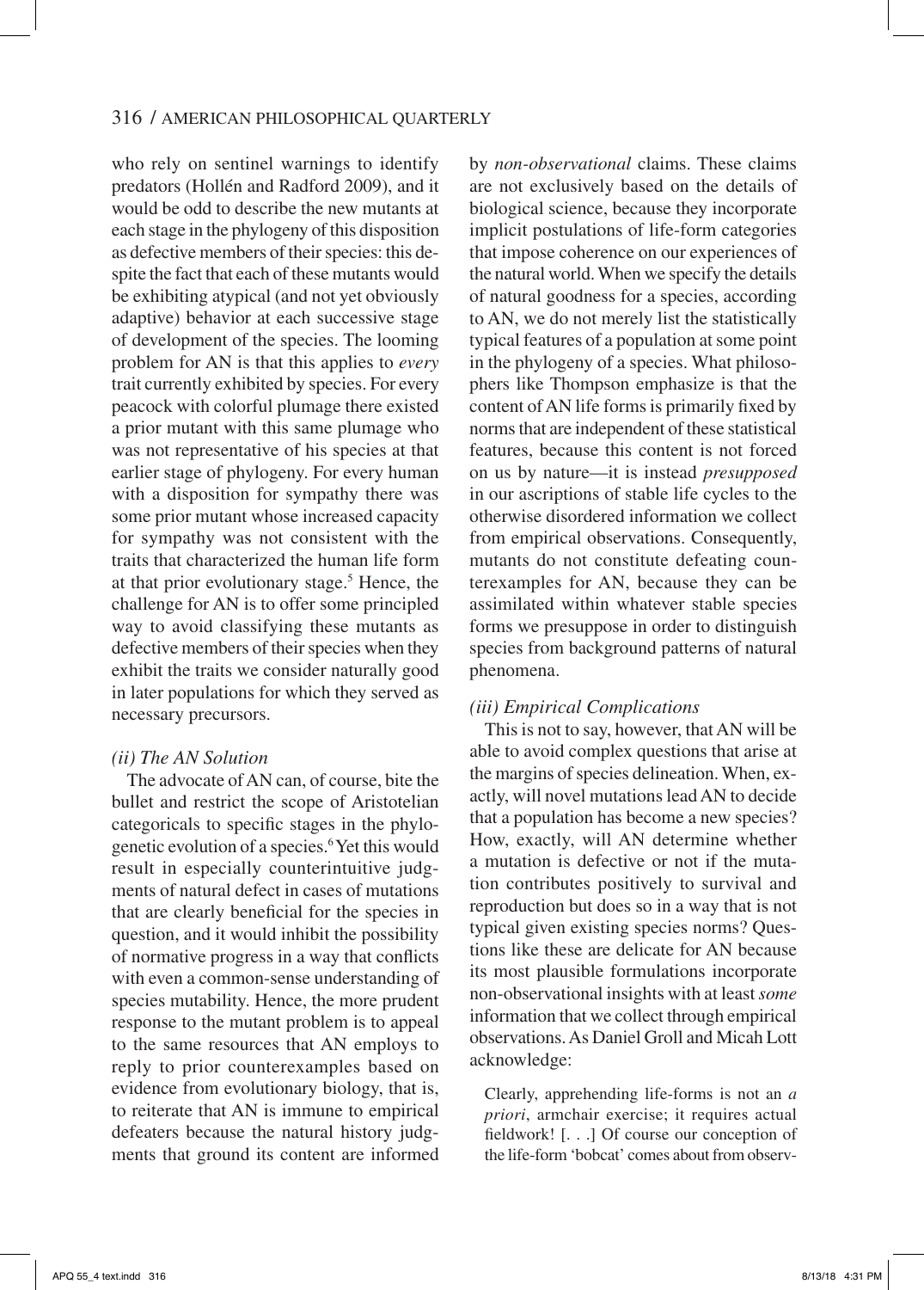ing bobcats. It would be absurd to deny that. (2015, fn 23)

Similarly, Richard Kim (2018) notes that giving up the idea that empirical observations inform our knowledge of species life forms would be to leave out the naturalist basis of AN's normative foundation and leave the view vulnerable to the kind of wishful thinking that creates what Millgram calls the *Pollyanna Problem*: the objection that AN relies on an overly optimistic conception of human nature by ignoring normatively unappealing aspects of our species (2009, p. 561). As Kim emphasizes, "One of the advantages of ethical naturalism over various forms of intuitionism is the avoidance of this kind of danger, by taking seriously the need to integrate theory with ground-level observations" (2018, p. 145). This incorporation of empirical details into the implicit presuppositions of norms for each life form allows AN to present a persuasive account of how we identify, and continuously revise, our classifications of species-typical traits, but this balance between non-observational presuppositions and contingent empirical details drives AN into some murky issues at the boundaries of species classifications.

For example, what should AN say about the first mutant vervet monkey who issued an alarm call that was specific to eagles rather than a general alarm call for all predators? In our prior case of meerkat alarm calls, an increase in the volume or the frequency of issuing a call when predators appear would be fairly easy for AN to describe as a mutation that is beneficial, rather than defective in virtue of being atypical, because this new mutation extends our *existing apprehension* of the meerkat life form. When we think of the kinds of vital activities that define the species, louder or more frequent alarm calls will only increase the odds that a meerkat will accomplish these activities in its own distinct way. A mutation in a vervet monkey that allows it to issue predator-specific alarm calls, by contrast, is not just an improvement in the activities of that life form; it is a new and highly unique way for it to achieve its general aims of survival and reproduction (Price et. al., 2015). Clearly, it is not sufficient to describe *any* trait that improves reproductive fitness as a beneficial mutation, according to AN, for that would be to give up its Aristotelian foundation based on unique life cycles in favor of an instrumental, evolutionary focus on survival by any means necessary. As Groll and Lott articulate the point, "In general, then, what benefits a living thing seems to be whatever helps it to live well *as the kind of thing it is*—i.e. to do the things that make it good *as a member of its kind*, and enable it to live well *as that kind of organism*" (2015, p. 643, my emphasis). Thus, AN faces some tough decisions when it comes to classifying mutations that increase fitness in ways that cannot currently be described in ways that are characteristic of the life forms in question.

If the vervet example seems to rely on too subtle a distinction in alarm calls, we can turn to other possibilities. Consider vestigial traits that play a vital role in phylogenetic classification but are often detrimental to the survival and reproduction of existing species. If a mutation occurs that improves the fitness of an individual by eliminating a vestigial trait that is one of the distinctive features of its life form, can AN consider the mutation beneficial? As emus evolved into flightless birds, was it beneficial for each mutant to assign fewer resources to its wings during ontological development if this reallocation of resources made it adaptive in a new, distinctive way? If some group of mutant rabbits managed to gain a fitness advantage by relinquishing the indefinite benefits of an appendix for the competing advantage of not having to endure its risks, can AN consider this a beneficial modification given that possession of an appendix is a distinct feature of the rabbit life form that is shared with only a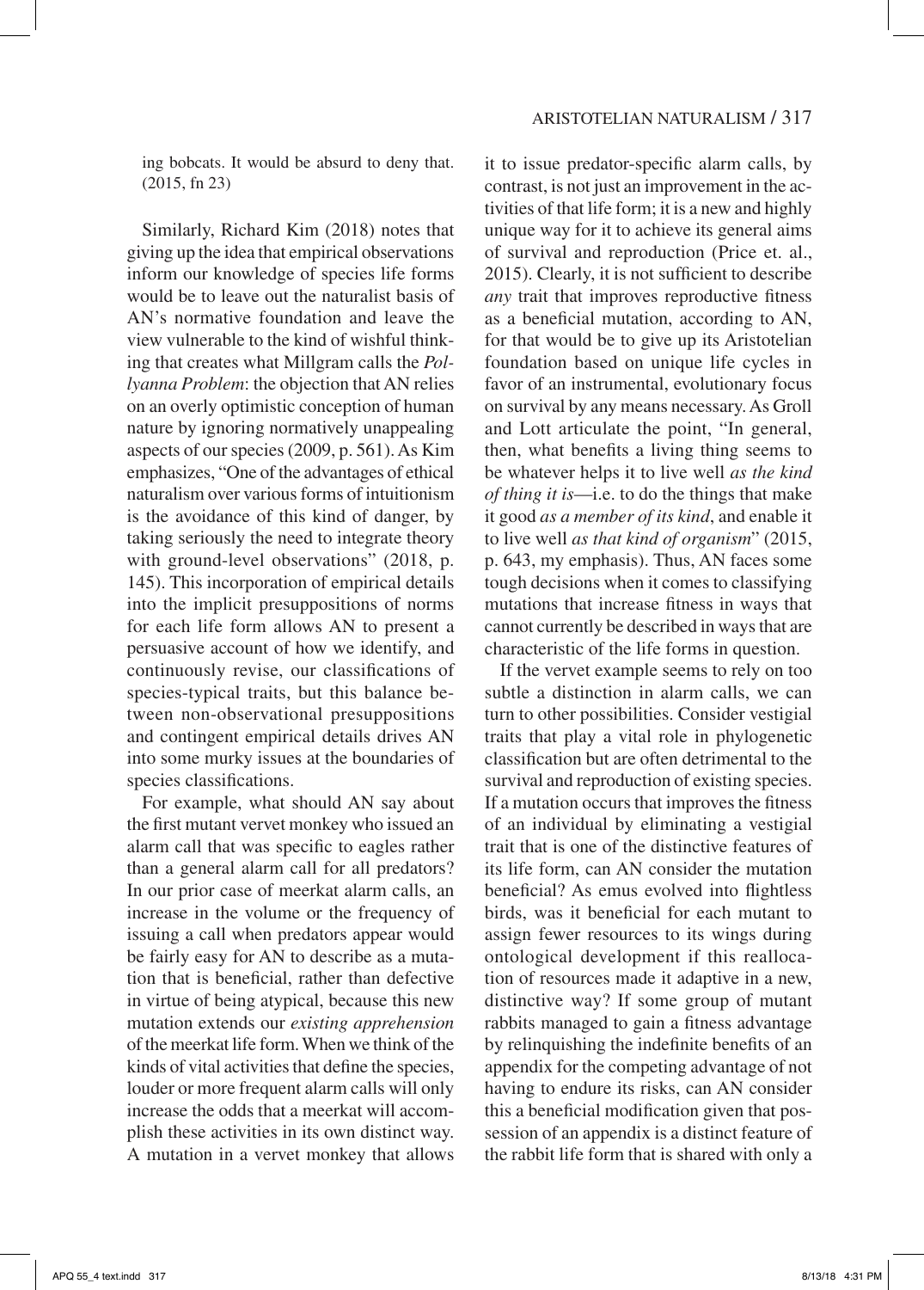handful of other mammals? Moreover, similar questions arise for non-vestigial traits that are disadvantageous but highly characteristic of certain species. For example, if sexual selection pressures change so that male peacocks gain a fitness advantage by ceasing to drag around heavy, predator-attracting feathers (i.e. targets) on their rear ends, can AN recognize this as a *benefit* for the mutants who initiate the change in one of its flagship life forms?7

#### *(iv) The AN Solution Revisited*

As intriguing as these examples of mutants might be, they do not represent *defeating* counterexamples for AN, because in any case of mutation, no matter how atypical it may be, AN can incorporate the mutation into new standards of what is good for a species by revising the set of Aristotelian categoricals that we apply to the life form in question. It is true that AN will sometimes encounter difficult transition cases between stages of selection, but even if the view remains sensitive to the empirical details that make these cases complicated, there is no doubt for AN that our non-observational presuppositions of life form standards are not bound by these empirical details. Quite the contrary, the concept of a life form specifies the standards for what counts as good or defective for its members, and it is therefore *conceptually prior* to any details we acquire though empirical observations. As Groll and Lott claim, "if we want to evaluate an individual organism, we need to know what kind of organism we are dealing with" (2015, p. 640). Thus, no mutant could present defeating empirical details for AN, because these details can only be meaningfully interpreted as good or defective through the lens of its non-observational life form concept, and this concept is something that we determine rather than something imposed upon us by, say, the statistical averages of a species population.

In other words, we *author the content* of natural norms, according to AN, insofar as

we are responsible for the normative structure of the Aristotelian categoricals we require to make sense of our empirical observations, even if these empirical observations also play a vital role in the process of continuously testing and revising our life form concepts. For example, an emu with smaller than average wings is only a *defective* mutant until we update the norms we apply to our apprehension of its life form. Once we change our perspective and consider it a flightless bird, this very same characteristic becomes a *beneficial* allocation of limited resources. (Heers and Dial 2015) Similarly, classifying a mutant peacock with more or less colorful plumage will depend crucially on whether we consider this plumage to be paradigmatic of its life cycle. It is open to us to decide what level of plumage is presupposed to serve as the non-observational basis for the Aristotelian categoricals we apply to the species, and this remains true no matter what variation exists in its population or subsequent stages of phylogeny. The content of AN norms is, in this respect, safely immunized from the threat of mutant counterexamples.

Turning to our own species, it is important to acknowledge the profound way in which we apply pre-existing norms to our process of self-interpretation, according to AN, rather than merely deciphering these norms from the independent content of the natural world. This may seem like an unlikely methodology for a *naturalistic* theory of normativity, but supporters of AN proudly acknowledge that initial values are presupposed in the continuous interpretative task of deciphering norms that are emblematic of our unique life form (Hacker-Wright 2009a, p. 315; 2009b, p. 416; 2012, p. 20; Hursthouse 2012, pp. 174–77; Lott 2012a, pp. 372–74; 2012b, pp. 416–18). From this perspective, we need only relinquish whatever foundationalist expectations we might have of normatively inert natural facts determining what is prescriptive for our species to see that we are ultimately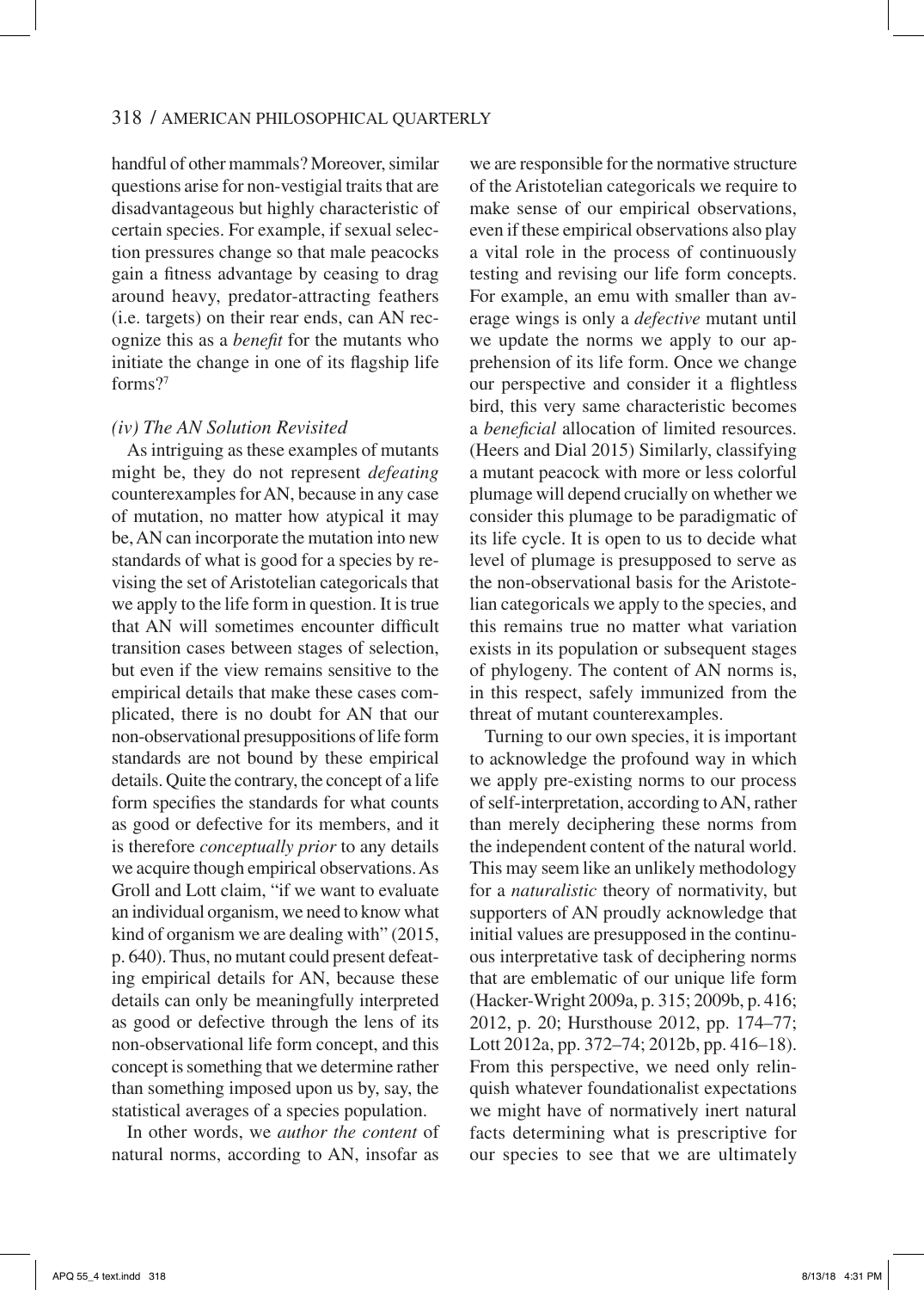responsible for the natural norms that govern our life form.

#### 4. Aliens

The second potential counterexample to AN is more straightforward: the view does not specify norms for sentient *non-humans* who exhibit capacities for practical reason like those that make moral norms authoritative for human agents. In other words, the content of AN prescriptions regarding human natural goodness and defect cannot be applied to agents like Martians, elves, thanagarians, or wookies. The previous AN reply to the mutant objection allows considerable breadth in the content of the norms we author when we engage in the apprehension of a life form, but moral norms are specific to the *human* life form, according to AN methodology, and therefore cannot directly apply to non-human cases. This leads to an odd result, given the AN focus on patterns of practical reason, because it seems counterintuitive to think that the view has nothing to offer when it comes to ascribing norms of justice, honesty, or beneficence to the kinds of hypothetical aliens who are presumed to be strikingly similar to humans.

#### *(i) The Threat of Kantian Assimilation*

The first possible reply to this objection is to claim that norms for humans will also apply to aliens in virtue of their status as creatures with capacities for practical reason. The objection is only convincing, this reply will point out, if the examples put forward are relevantly similar to humans rather than, say, the alien equivalents of mosquitos or turnips, and if the aliens at stake are rational agents then AN advocates may be tempted to assert that all rational agents, human or non-human, are subject to identical *sui generis* norms that govern any creatures who exhibit practical rationality as part of their characteristic life cycles.

Indeed, this is a plausible reply; however, it is not available to advocates of AN, because opting for this reply surrenders the distinctive features of the view and tacitly substitutes it for a variety of Kantian ethics. As critics and advocates of AN alike have noted in the context of the *Pollyana Problem*, if Foot's view kicks away the ladder of a naturalist basis for human rationality and endorses norms of practical reason that are free of any contingency related to membership in a particular species, then the view is not merely related to Kantian ethics, as defenders of AN commonly acknowledge; the view just *is* Kantian ethics with a lofty but dispensable taxonomic backstory (Lott 2014, pp. 772–76; Woodcock 2015, pp. 25–29). Thus, AN cannot defend against aliens by retreating to an idealized conception of rational agency stripped of the contingent features of human nature, because doing so would succeed at the cost of no longer proposing a distinct position in the literature.<sup>8</sup>

#### *(ii) A Distinct AN Solution*

Fortunately for AN, it need not reply to alien counterexamples by appealing to norms grounded in a single, abstract conception of practical reason. Instead, AN advocates can argue that: (a) humans, along with each distinct alien species, are subject to their own unique norms of practical reason, and (b) we can reasonably speculate that there would be sufficient *overlap* between these separate sets of norms that we can expect basic similarities to exist for rational creatures with life cycles that resemble the human life cycle. Advocates of AN often explicitly assert that the view is species-relative (Foot 2004, p. 13; Lott 2012, p. 366; Hursthouse 2012, p. 178; Hacker-Wright 2013a, p. 85) and would therefore not apply to non-humans. Yet an emphasis on species-specific content for norms of practical reason need not entail that no basic similarities exist between creatures who coordinate in similar ways to survive and reproduce. Of course, some alien species may be too radically different from our own for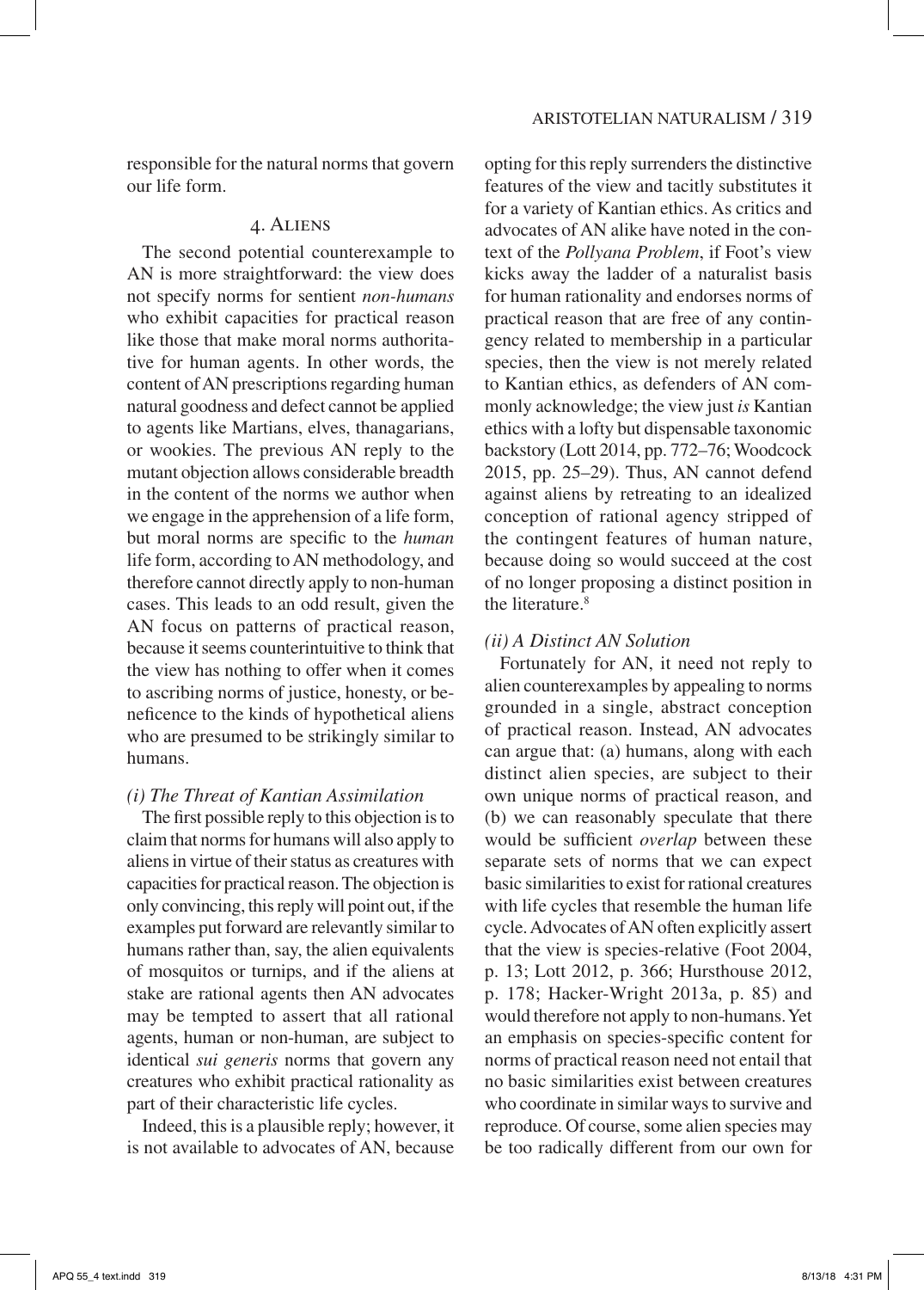any overlap in their norms of practical reason to exist. Some alien species might even take the vicious forms of H.R. Giger nightmares.<sup>9</sup> However, the possibility of overlap in the life cycles of humans and other species of creatures with capacities for practical reason is sufficient to dismiss the counterintuitive feel that alien counterexamples initially generate.

 One might note at this point that the contingency for norms of human practical reason that distinguishes AN from Kantian ethics will only exacerbate the *Pollyana Problem*, for if the content of practical reason for human and alien species depends upon the slings and arrows of each species' unique developmental history, then it is difficult to view this content as a reliable source of normative guidance.<sup>10</sup> I will not, however, pursue this problem for AN here. For now, my point is only that a persuasive AN reply to alien counterexamples—one that avoids the trap of surrendering the distinctive features of the view and opting for Kantian ethics—will allow for each species to exhibit practical reason in its own distinct, contingent ways that could lead to significant variation in normative content.

# 5. The Great Red Dragon

The third counterexample for AN will initially strike readers as peculiar, yet I will argue that the replies that AN gives to the first two counterexamples force the view into being unable to give a satisfactory reply to this peculiar third type of case for which an ethical theory ought to be able to offer a straightforward response. The case I have in mind is someone who is a human being, in an ordinary genetic sense, but who no longer considers him or herself to be a member of the human species. Specifically, consider the character Francis Dolarhyde from the Thomas Harris novel *Red Dragon* (1981). Dolarhyde is a serial murderer who preys on those he selects to bear witness to his transformation into the imposing figure from William Blake's

painting *The Great Red Dragon and the Woman Clothed in Sun*. Like many evil characters from the genre, he does not consider his actions morally wrong. Instead, he views his victims as having no more status than ants or slugs in the face of his great "Becoming." He explains to a victim, "But you see, I am not a man. I began as one but by the Grace of God and my own Will, I have become Other and More than a man" (218). Thus, Dolarhyde explicitly justifies his actions according to moral norms that follow from a process of self-interpretation in which he views himself as a separate life form with its own unique patterns of appropriate behavior.<sup>11</sup>

What can a supporter of AN say about this case? I take it as given that Dolarhyde's acts ought to be unequivocally condemned, yet it is not clear that AN has the resources to describe his acts as morally wrong. To do so, for AN, would be to show that Dolarhyde exhibits a failure of practical reason according to norms that describe a characteristic life cycle for the species to which he belongs. However, as we have seen in our discussion of aliens, AN must allow norms of practical reason to be unique to each particular life form, so it must allow for the possibility that the norms governing members of the red dragon species ought to kill humans in order to reflect the incomparable greatness of the red dragon species' transformations. In the same way that it is characteristic for lions to kill hyenas for the sake of gaining competitive advantage as predators, it is conceivable that an ordinary part of the red dragon life cycle involves executing humans for the sake of receiving a befitting sense of awe from lesser beings.

# *(i) Unavailable Reply #1: Empirical Details*

 Of course, supporters of AN will at this point claim that the preceding counterexample is preposterous, since Dolarhyde is obviously a delusional member of the *human*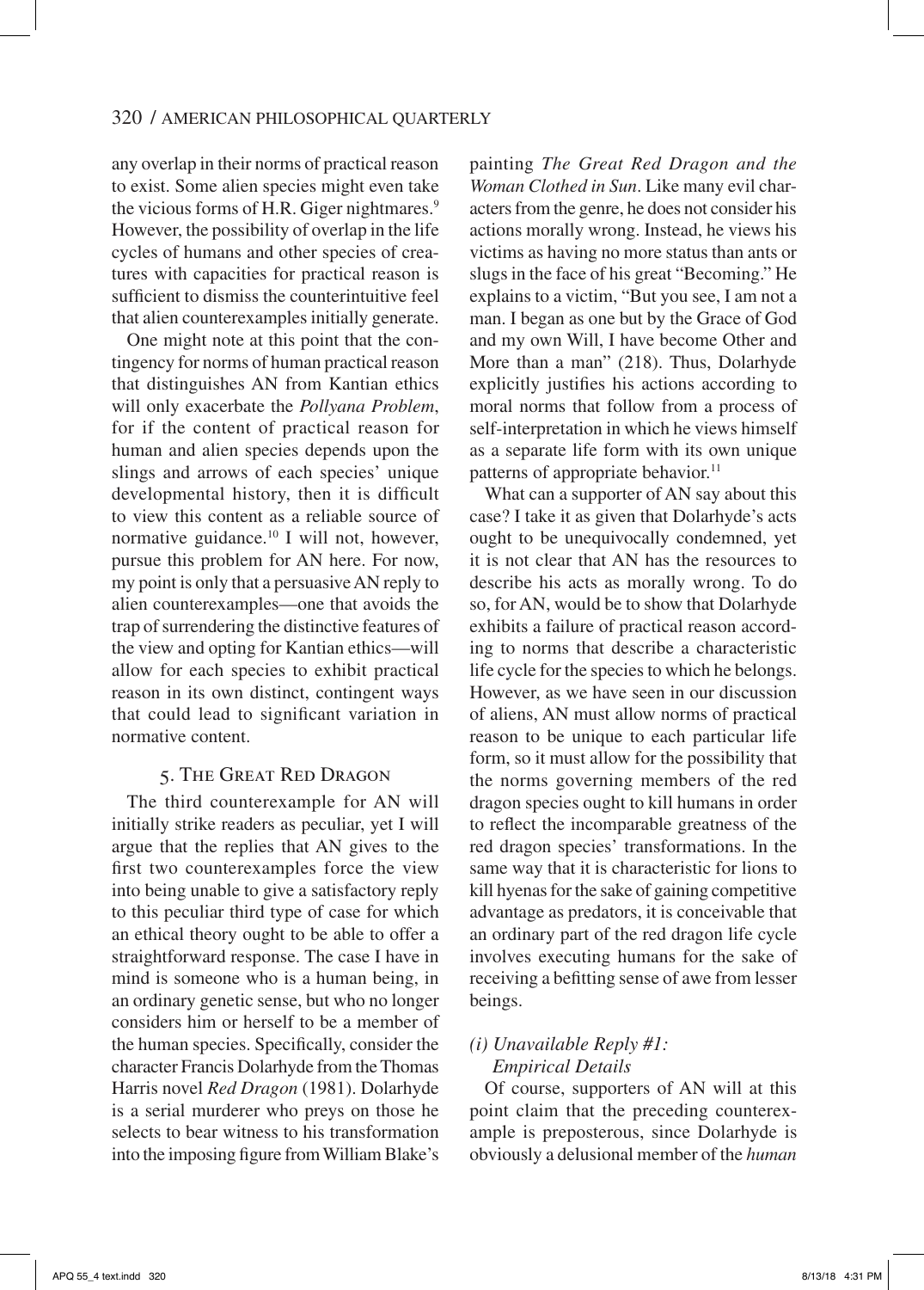species. Yet the view runs into difficulty supporting this seemingly obvious claim. What evidence can it present to make the case that Dolarhyde is human? The easiest way to do so would be to emphasize Dolarhyde's genetic, morphological, and physiological features. This information would provide a straightforward means of establishing his membership in the human species; however, this is precisely the kind of information to which AN cannot appeal. As the prior discussion of mutants illustrated, advocates of AN emphatically distance themselves from empirical facts drawn from the biological sciences having decisive normative status. This is an essential feature of AN that immunizes the view from defeaters that arise if it is subjected to empirical scrutiny. The basis for establishing that an individual is bound by norms that are specific to its unique life cycle is *our own postulation* of Aristotelian categoricals that non-observationally demarcate the species according to values that we presuppose in the interpretative task of deciphering norms that are emblematic of our particular life form. Taken seriously, this methodology leaves AN vulnerable to the red dragon counterexample, because no principled constraints are placed on individuals who project a novel life cycle for themselves as part of their "natural" selfinterpretation.

# *(ii) Unavailable Reply #2:*

# *Rational Agency*

By contrast, consider the reply to the red dragon counterexample available to Kantian ethics. Advocates of this view (and other versions of meta-normative constitutivism) need not worry about whether Dolarhyde is human or some other species. As long as he can exercise a capacity for practical reason, he is bound by norms that issue from his own agency. He cannot opt out of these norms because they are constitutive of his ability to employ practical reason to raise this skeptical challenge in the first place. To reject the authority of the norms that govern rational agents is self-contradictory, according to this view, because this rejection both depends upon the exercise of rational agency and seeks to undermine the norms that make such agency possible. This Kantian constitutivist view takes various forms (Korsgaard 1996, 2009; O'Hagan 2004, 2014; Ferrero 2009), and it is not without its critics (FitzPatrick 2005; Enoch 2006; Tiffany 2012). Nevertheless, if membership in the moral community is determined according to one's capacity for practical reason, irrespective of one's species classification, then a principled reply is available to block the red dragon counterexample.

 Unfortunately for AN, no similar constitutive bedrock exists to prevent agents from the decision to opt out of the norms the view presents as characteristic of human functioning. If an agent like Dolarhyde interprets himself as being something other than a member of the human species, no clear practical contradiction arises for his subsequent deliberations. Similarly, it is not incoherent for a person who routinely engages in convenient deception to see herself as a representative member of an Enoch-esque species called *shmumans*. It would certainly seem idiosyncratic, but if species identification genuinely results from the supposition of norms that filter our empirical observations into intelligible life cycles, then this person cannot be charged with committing any manifest error in practical reason.

Finally, note that when an agent like Dolarhyde, or our deceitful *shmuman*, asks, "Why be human?" there are two possible interpretations of this skeptical challenge. First, one might take the agent to be asking why she ought to identify with the norms that govern a species of which the agent recognizes herself as a member. According to this interpretation, the question can be rephrased as, "Why must I consider myself bound by norms that are characteristic of my own species?" According to the second interpretation, however, the initial "Why be human?" question literally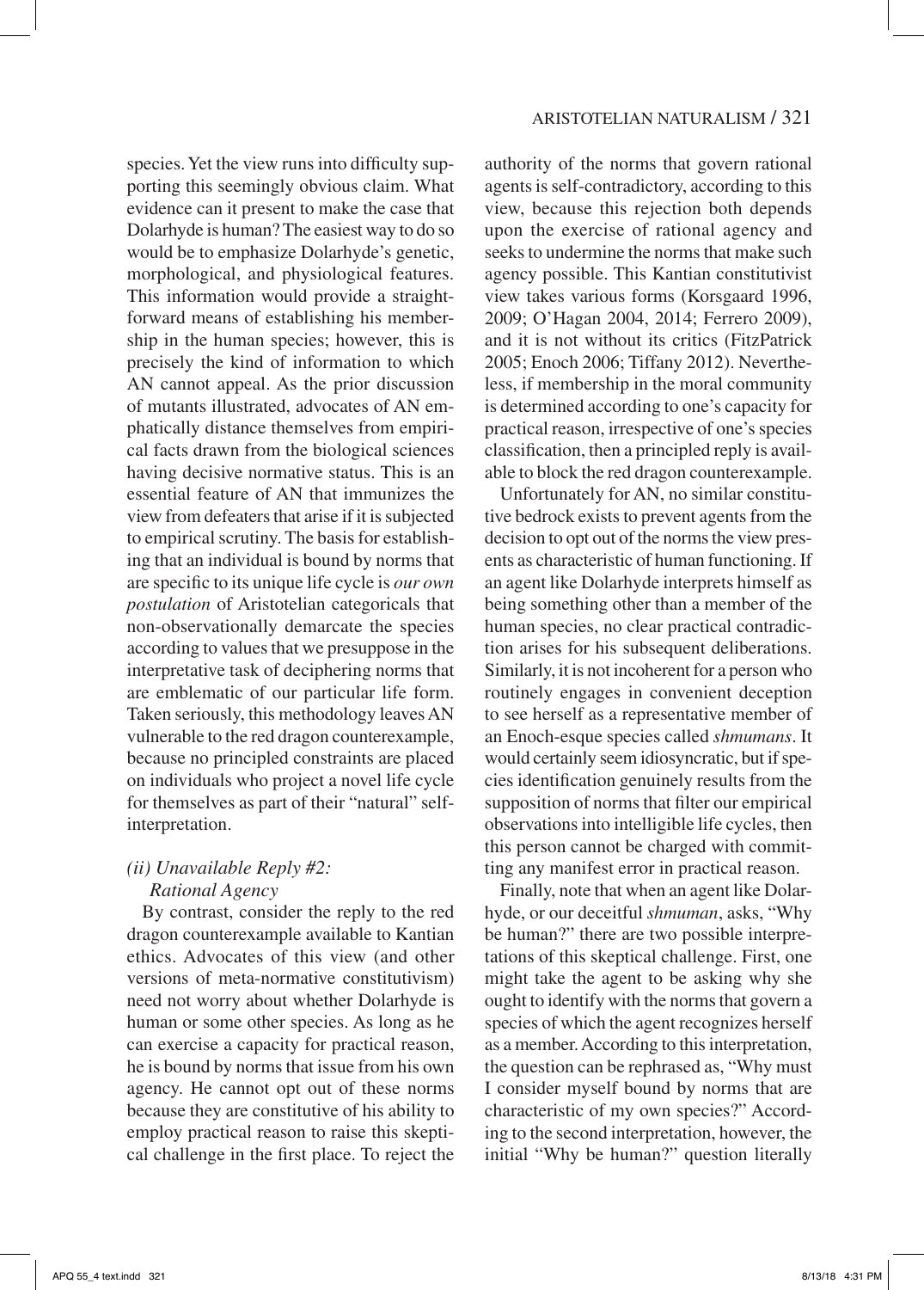asks why one must consider oneself a member of that species. Advocates of AN have recognized the challenge associated with the first interpretation of the question (Lott 2014) and made efforts to meet this challenge employing methods resembling those of Kantian constitutivism (Hacker-Wright 2012).<sup>12</sup> I have doubts about the viability of these efforts, but for now my aim is only to emphasize that the challenge created by the red dragon counterexample refers to the *second* of these two interpretations. It is easy to overlook this difference, since it is unusual for the "Why be human?" question to ever be asked with the second interpretation in mind. Indeed, the red dragon objection to AN is a decidedly strange one. Nevertheless, the strange nature of the objection is not independently derived but is instead a reflection of what it reveals about the methodology AN employs to generate its normative content. It may seem advantageous for norms of species classification to follow from idealized suppositions that are conceptually prior to the contingent details of empirical biology and the trappings of objections based on mutants or the Pollyana problem, but this apparent advantage leads to an exceedingly odd inability to set firm limits on species classification and a consequent vulnerability to the objection represented by the Great Red Dragon.

# **6. THE MEMBERSHIP OBJECTION**

The combination of the three counterexamples presented in this paper generates the problem that I describe as a *membership* objection. The objection is that AN invites a trilemma when it is pressed to consider agents at the edges of membership in its species categories. First, if AN relies on straightforward empirical criteria for determining what it takes to be the characteristic features of the members of its species, then this leads to counterintuitive results faced with the prospect of mutants who exhibit atypical features that may become archetypal at some future stage of phylogeny. Second, if AN accounts for aliens with features similar to those of humans by appealing to abstract rational agency, stripped of the contingent details associated with each species' unique developmental history, then AN collapses into a type of Kantian ethics with a dispensable naturalistic anthropology. I believe AN can successfully avoid these first two horns of the trilemma; however, to do so the view must emphasize aspects of AN that lead to a third, counterintuitive conception of species membership. If (a) we are ultimately responsible for the normative patterns that specify Aristotelian life cycles and make sense of subsequent empirical observations, and (b) if the content of these life cycles is speciesspecific so that a non-human agent exhibiting practical rationality might be governed by a significantly different set of natural norms, then AN must accept the fact that a human individual, who could be a new mutant for whom new normative standards apply, can engage in a process of self-interpretation that gives rise to norms that diverge radically from those we normally associate with our common-sense understanding of the human species.

What the membership objection reveals is that the persuasiveness of AN depends upon an equivocation in its appeal to facts about the human species. To avoid counterexamples like mutants (and various ways of pressing the *Pollyanna* problem), AN must emphasize that it relies on an interpretation of natural normativity derived from Michael Thompson according to which we ultimately author the non-observational facts of our life form. However, to avoid opening up AN to counterexamples like the Great Red Dragon, the view must tacitly rely on an ordinary biological conception of the human species so that fixed normative content and inescapable species membership can be presumed. Once this equivocation is made explicit, it is clear that AN cannot have it both ways.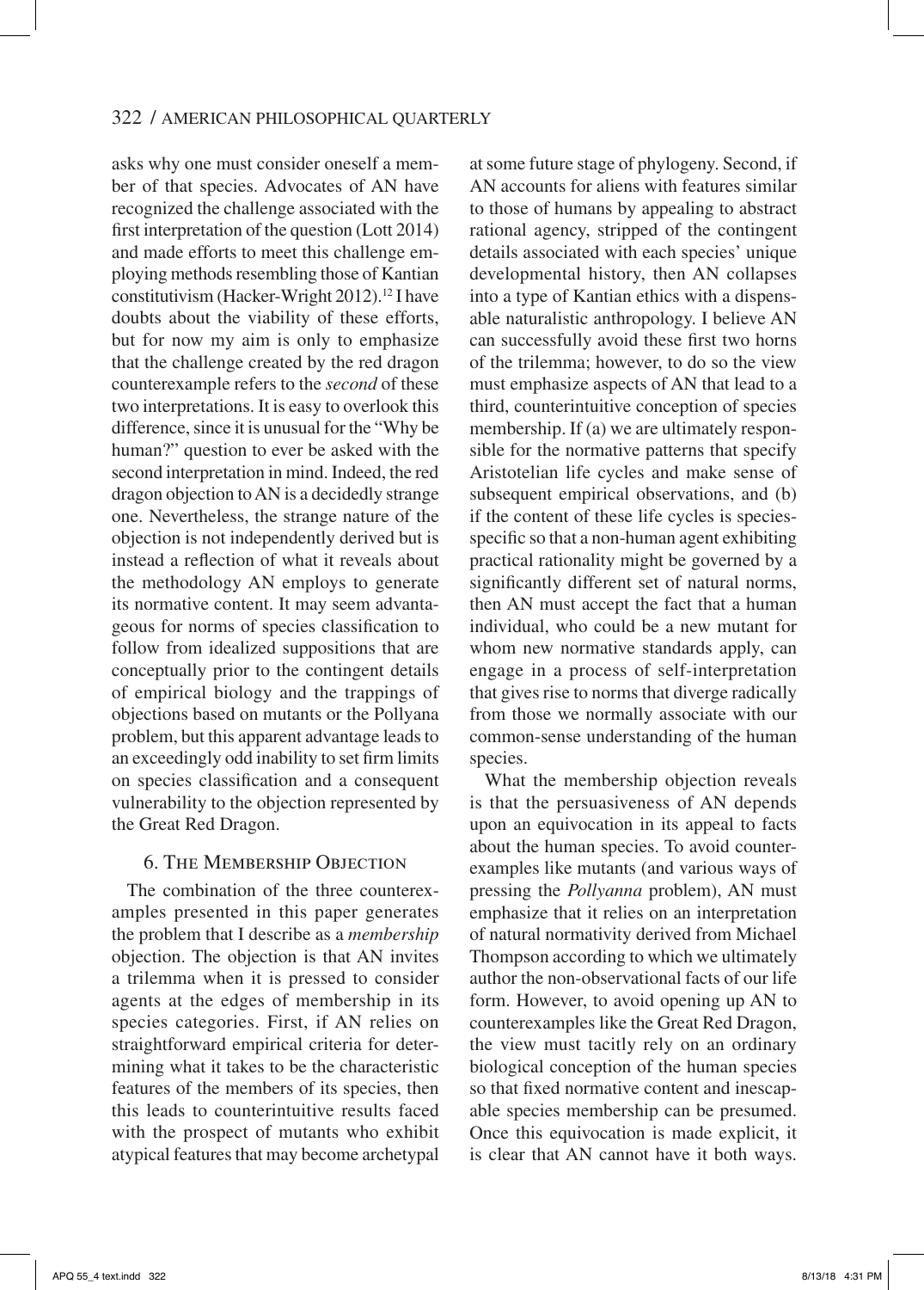Either the view commits itself to a unified view of normativity for the human species and accepts the unwanted baggage that comes with determinate content and non-optional membership, or else the view allows for freedom of self-interpretation in its normativity that allows for self-proclaimed mutants like Francis Dolarhyde.

Advocates of AN will surely find this result absurd. Yet this speaks, I think, to the oddly intransigent nature of the debate between AN and its critics. Advocates of AN, for their part, consider each objection to AN to depend upon some avoidable misinterpretation of the view, and if presented with the Red Dragon objection one can expect them to claim that it rests on the false presumption that AN allows agents to engage in a process of selfinterpretation that is unconstrained by basic facts about the human species. As we have seen, advocates like Groll and Lott emphasize that AN is not committed to Aristotelian life-forms that we apprehend via an armchair exercise that would allow Dolarhyde to invent his own "natural" norms. They will insist that the norms that specify Aristotelian life forms are discovered via an *empirical* process that results in determinate facts about our species that are not open to arbitrary interpretation by agents like Dolarhyde.13

Critics of AN, for their part, find it frustrating that clarifications of the view often seem to work in ways that contradict one another. Thus, I hope to break the apparent stalemate by proposing an objection to AN that demands *consistency across its various replies* to individual objections. As convincing as each AN reply to a particular objection might appear in isolation, the *membership* objection is designed to capture the fact that each new reply leads to a further objection, making the overall experience of arguing against AN feel like a continuous game of whack-a-mole represented by Figure 1.



Figure 1. The Membership Objection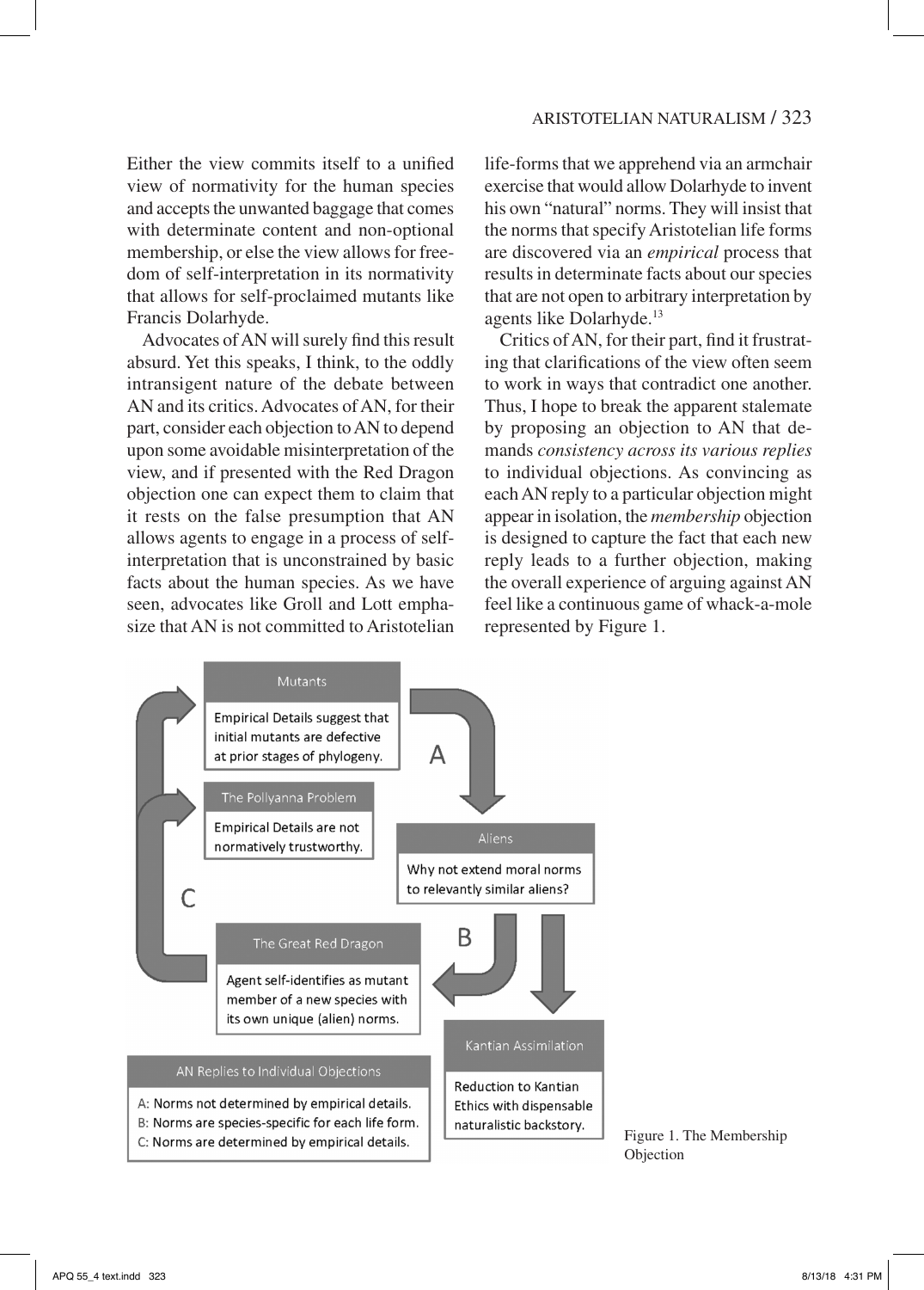#### 324 / American Philosophical Quarterly

When the various replies from AN are represented simultaneously, it becomes apparent that the replies that seem so decisive when viewed in isolation tend to exacerbate other objections to the view. Thus, the *membership* objection is designed to undermine the global plausibility of AN by establishing a burden of proof against it being able to provide a consistent interpretation of itself that grounds all of its various replies against defeating objections. It may be possible for AN to offer a justification for all of these replies simultaneously without resorting to some sort of promissory note regarding species-specific norms that are empirically discoverable *and* normatively trustworthy, but the membership objection suggests that this is a task that will require further arguments from AN than have been offered to date.

#### 7. Epilogue

In closing, it is worth noting that it is not inconceivable for advocates of AN to opt for the third horn of the trilemma above and *accept* that AN is unable to condemn the behavior of an agent as deranged as Francis Dolarhyde. It would not be the first theory to fail to convince delusional psychopaths to behave morally, so what is so damaging about surrendering to the red dragon counterexample? First, it is important to note that the issue is not whether AN can convince an agent like Dolarhyde to behave morally. No theory can change the minds of agents who refuse to listen to reason. The issue, rather, is whether the theory provides an adequate justification in principle for such agents. The problem for AN is that its normative judgments are contingent on species membership in a problematic way given its methodology. Still, the option is open to advocates of AN to consider the imperatives issued by the theory as *hypothetically* dependent on agents' identification

with the human species. The theory would be unable to convince red dragons and other less extreme examples of people crafty enough to interpret themselves as, say, *shmumans*, but if other prominent meta-ethical proposals issue no more than hypothetical imperatives (e.g. Railton 1986), then supporters of AN can certainly do the same.

I suspect, however, that most supporters of AN will, like Foot, reject this option as less than satisfactory.14 Foot opens *Natural Goodness* with the explicit aim of defending a view of practical rationality that surpasses her own prior efforts (1972) to give force to our normative obligations (2001, pp. 9–11). Moreover, she describes a prominent motivation of her work as the aim of being able to provide substantive moral assertions to corrupt individuals like Nazis who refuse to comply with norms as basic as the prohibition on killing innocent persons (2003). In this context, the less substantive options to which Foot compares her own were the versions of non-cognitivism that dominated meta-ethics for the first half of the twentieth century. Yet it is reasonable to presume that Foot would be similarly underwhelmed by a conception of natural normativity that issued only hypothetical imperatives to its agents by permitting the option of opting out of Aristotelian categoricals for the human species if one interprets oneself to be a member of some other life form. Thus, opting for the third horn of the membership objection trilemma is a possible but almost certainly unappealing option for AN. This, I conclude, leaves AN in a difficult position, since the first two horns of the trilemma look equally unappealing, if not considerably worse, when it comes to inviting counterexamples that undermine the view's normative appeal.

*University of Victoria*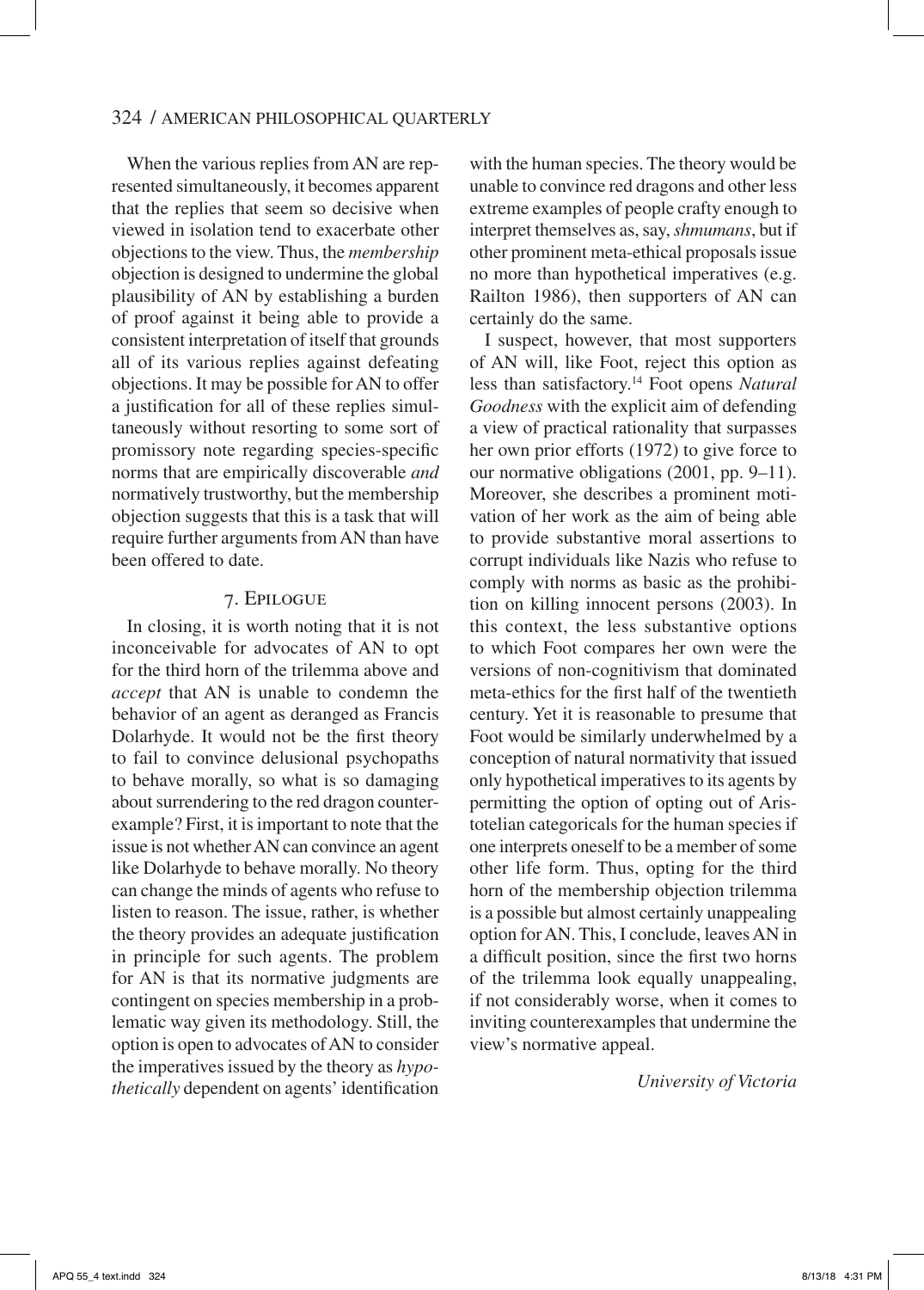# **NOTES**

I would like to thank two anonymous referees from this journal for their very thoughtful comments on previous drafts of this paper.

1. One also encounters less explicit defenses of Foot that are nonetheless sympathetic to her naturalistic approach (e.g. Moore 2004; Sandler 2005; Thompson 2007). Most prominently, Rosalind Hursthouse (1999, 2012) defends a form of Aristotelian Naturalism inspired by Foot but with its own distinct features.

2. For a helpful overview of these classification issues in the context of human nature, see (Kronfeldner, Roughley, and Toepfer 2014).

3. See also Andreou (2006, pp. 68–72), (Millum 2006, pp. 211–12) and Glackin (forthcoming, s2).

4. This is not to say that this AN reply is uncontroversial. I argue elsewhere (2015) that this reply risks introducing a level of indeterminacy into AN that drains the view of informative content.

5. For the sake of simplicity I set aside mechanisms of evolutionary change other than graduated versions of natural selection. This is a controversial assumption in the philosophy of biology, but alternative mechanisms like those famously emphasized by Richard Lewontin and Stephen Jay Gould only add to the philosophical challenge at stake for AN. For example, if random drift or mass extinction via meteor impact is responsible for causing changes to the phenotype of a species (Gould and Lewontin 1979; Gould 2002), then it would be that much more idiosyncratic for AN to refer to a trait as defective at t1 when the same trait will be emblematic of the species at t2.

6. Foot appears to endorse this strategy (2001, p. 29); however, it is not clear that she had the opportunity to consider the prospect of mutants when she committed herself to this time-indexed view of species.

7. More fanciful examples are also available to philosophers with active imaginations. What if, in some unlikely case of punctuated equilibrium, a precursor mutant develops a trait like telekinesis, retractable claws, or the capacity to control weather patterns? Can a trait like one of these, even if it later reaches fixation, be described as beneficial by AN when it so radically diverges from what is characteristic of a human living well *as a member of its kind*?

8. For helpful comparisons of AN to Kantian ethics, see (Lebar 2008) and (Korsgaard 2011, pp. 382–86).

9. The point here is reminiscent of Gilbert Harman's influential discussion of aliens who might not share any of our standards of practical reason (1975, p. 5). Yet Harman's more specific point about the obligations of moral judgment being contingent on the *motivational attitudes* of agents need not be endorsed for the more general point to hold regarding moral relativism between human and alien species.

10. Milgram's invocation of the *Wason Selection Task* is particularly insightful here (2009, p. 563).

11. Friedrich Nietzsche's *Übermensch* (2006) springs to mind here as a similar example; however, I will use Dolarhyde to avoid the complex interpretive issues that arise for the question of whether Nietzsche presents the *Übermensch* as an ideal for which all humans ought to strive or as a separate being who is described as transcending humanity.

12. An influential articulation of this challenge is found in (McDowell 1995) and further discussed in (Toner 2008).

13. Advocates of AN will also emphasize that we, as an overall human community, employ an epistemic division of labor between specialists and non-specialists for the task of discovering the empirical content of species-specific norms. We turn to trained biologists to uncover the characteristic facts about, say,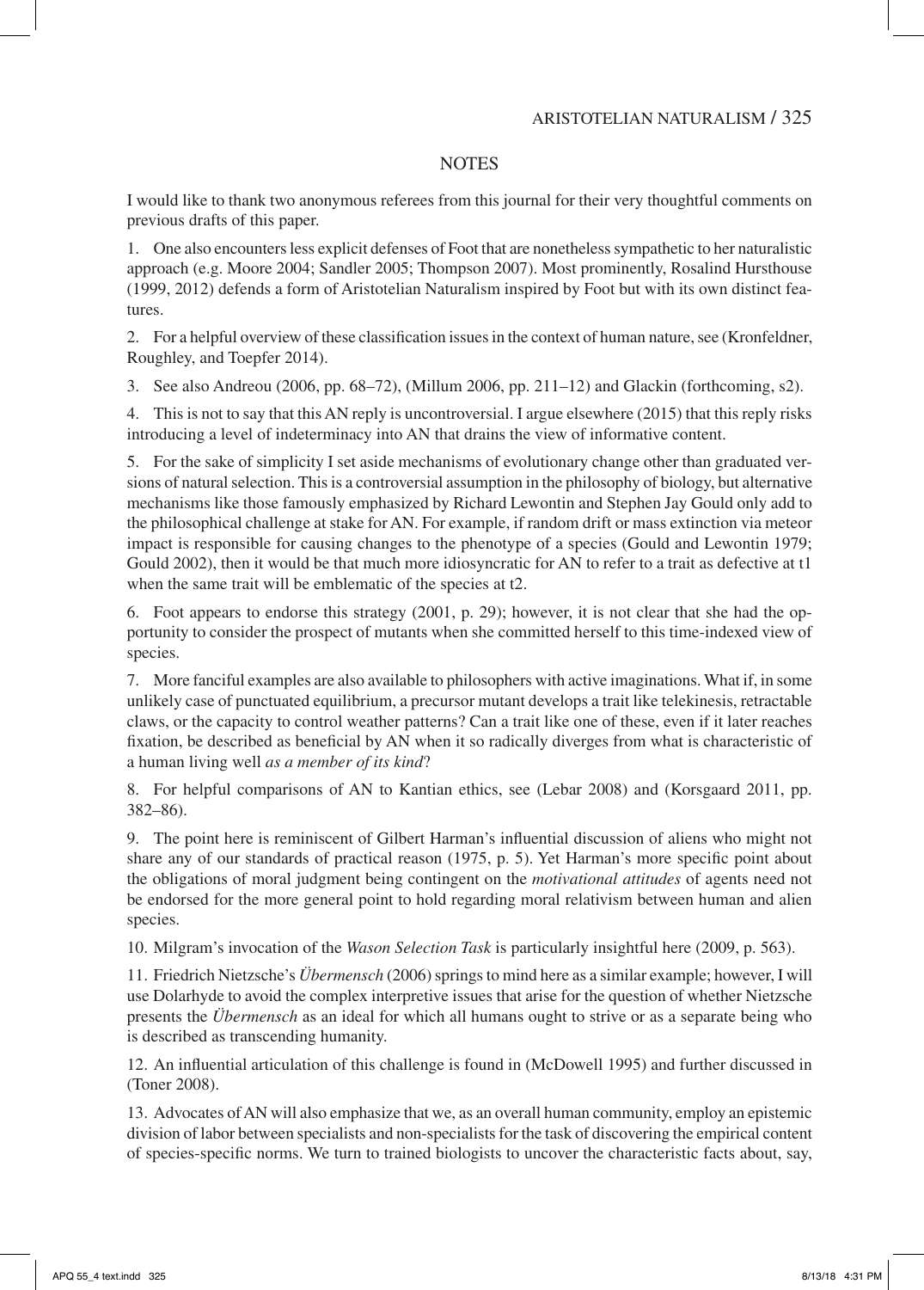the alpine pika's life cycle, and we analogously have no reason to think that an individual agent like Dolarhyde is the right kind of specialist to be competent to determine the norms that apply to the life form that he is. I thank an anonymous referee for noting this point.

14. A notable exception here might be (Hendley 2015). By contrast, Stephen Finlay summarily dismisses naturalistic theories of normativity based on human function because of their inability to capture the specifically categorical sense of "ought" (2009, p. 332).

#### **REFERENCES**

Andreou, Chrisoula. 2006. "Getting on in a Varied World," *Social Theory & Practice*, vol. 32, no. 1, pp. 61–73.

Brown, Stephen R. 2004. "Naturalized Virtue Ethics and the Epistemological Gap," *Journal of Moral Philosophy*, vol. 1, no. 2, pp. 197–209.

Copp, David, and David Sobel. 2004. "Morality and Virtue: An Assessment of Some Recent Work in Virtue Ethics," *Ethics*, vol. 114, no. 3, pp. 514–54.

Enoch, David. 2006. "Agency, Shmagency: Why Normativity Won't Come from What Is Constitutive of Action," *The Philosophical Review*, vol. 115, no. 2, pp. 169–98.

Ereshefsky, Marc. 2001. *The Poverty of the Linnaean Hierarchy: A Philosophical Study of Biological Taxonomy* (Cambridge: Cambridge University Press).

———. 2009. "Darwin's Solution to the Species Problem," *Synthese*, vol. 175, no. 3, pp. 405–25.

———. 2010. "What's Wrong with the New Biological Essentialism," *Philosophy of Science*, vol. 77, no 5, pp. 674–85.

Ferrero, Luca. 2009. "Constitutivism and the Inescapability of Agency," in *Oxford Studies in Metaethics*, Vol. 4, ed. Russ Shafer-Landau (Oxford: Oxford University Press), pp. 303–33.

Finlay, Stephen. 2009. "Oughts and Ends," *Philosophical Studies*, vol. 143, no. 3, pp. 315–40.

Fitzpatrick, William. 2000. *Teleology and the Norms of Nature* (New York: Garland Publishing).

———. 2005. "The Practical Turn in Ethical Theory: Korsgaard's Constructivism, Realism, and the Nature of Normativity," *Ethics*, vol. 115, no. 4, pp. 651–91.

Foot, Philippa. 1972. "Morality as a System of Hypothetical Imperatives," *The Philosophical Review*, vol. 81, no. 3, pp. 305–16.

———. 2001. *Natural Goodness* (Oxford: Oxford University Press).

———. 2003. "The Grammar of Goodness," *The Harvard Review of Philosophy*, vol. 11, no. 1, pp. 32–44. ———. 2004. "Rationality and Goodness," *Royal Institute of Philosophy Supplements*, vol. 54, pp. 1–13.

Glackin, Shane N. 2015. "Three Aristotelian Accounts of Disease and Disability," *Journal of Applied Philosophy*, vol. 33, no. 3, pp. 311–26.

Gould, Stephen Jay. 2002. *The Structure of Evolutionary Theory* (Cambridge, Mass.: Harvard University Press).

Gould, Stephen Jay, and R. C. Lewontin. 1979. "The Spandrels of San Marco and the Panglossian Paradigm: A Critique of the Adaptationist Programme," *Proceedings of the Royal Society of London*, vol. 205, no. 1161, pp. 581–98.

Groll, Daniel and Micah Lott. 2015. "Is There a Role for 'Human Nature' in Debates About Human Enhancement?" *Philosophy*, vol. 90, vol. 4, pp. 623–51.

Hacker-Wright, John. 2009a. "What Is Natural About Foot's Ethical Naturalism?" *Ratio*, vol. 22, no. 3, pp. 308–21.

———. 2009b. "Human Nature, Personhood, and Ethical Naturalism," *Philosophy*, vol. 84, no. 3, pp. 413–27.

———. 2012. "Ethical Naturalism and the Constitution of Agency," *The Journal of Value Inquiry*, vol. 46, no. 1, pp. 13–23.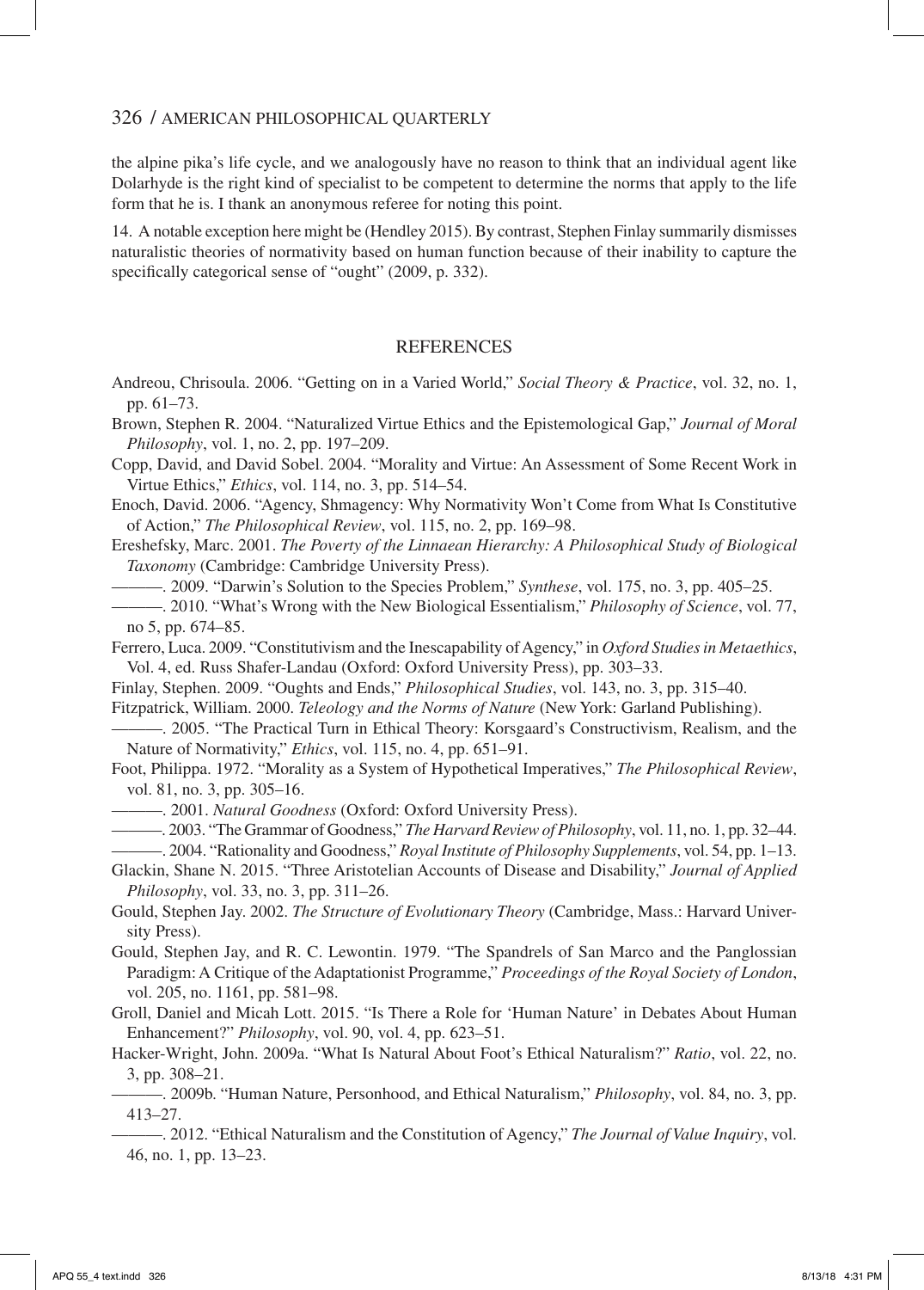———. 2013a. "Human Nature, Virtue and Rationality," in *Aristotelian Ethics in Contemporary Perspective*, ed. Julia Peters (New York: Routledge), pp. 83–96.

———. 2013b. *Philippa Foot's Moral Thought* (London: Bloomsbury).

Harman, Gilbert. 1975. "Moral Relativism Defended," *The Philosophical Review*, vol. 84, no. 1, pp.  $3 - 22$ .

Harris, Thomas. 1981. *Red Dragon* (New York: Dell Publishing).

Heers, A. M. and Dial, K. P. 2015. "Wings Versus Legs in the Avian Bauplan: Development and Evolution of Alternative Locomotor Strategies," *Evolution*, vol. 69, no. 2, pp. 305–20.

Hendley, Steven. 2009. "Reassuring Ourselves of the Reality of Ethical Reasons: What McDowell Should Take from Foot's Ethical Naturalism," *Dialogue*, vol. 48, no. 3, pp. 513–37.

———. 2015. "Moral Reasoning as Naturally Good: A Qualified Defense of Foot's Conception of Practical Rationality," *Southern Journal of Philosophy*, vol. 53, no. 4, pp. 427–49.

Hollén, Linda L., and A. N. Radford. 2009. "The Development of Alarm Call Behaviour in Mammals and Birds," *Animal Behaviour*, vol. 78, no. 4, pp. 791–800.

Hull, David L. 1965a. "The Effect of Essentialism on Taxonomy—Two Thousand Years of Stasis (I)," *The British Journal for the Philosophy of Science*, vol. 15, no. 60, pp. 314–26.

Hull, David L. 1965b. "The Effect of Essentialism on Taxonomy—Two Thousand Years of Stasis (II)," *The British Journal for the Philosophy of Science*, vol. 16, no. 61, pp. 1–18.

Hursthouse, Rosalind. 1999. *On Virtue Ethics* (Oxford: Oxford University Press).

———. 2012. "Human Nature and Aristotelian Virtue Ethics," *Royal Institute of Philosophy Supplements*, vol. 70, pp. 169–88.

Kim, Richard T. 2018. "Human Nature and Moral Sprouts: Mencius on the Pollyanna Problem," *Pacific Philosophical Quarterly*, vol. 99, pp. 140–62.

Kitcher, Philip. 1984. "Species," *Philosophy of Science*, vol. 51, no. 2, pp. 308–33.

Korsgaard, Christine M. 1996. *The Sources of Normativity* (New York: Cambridge University Press). ———. 2009. *Self-Constitution: Agency, Identity, and Integrity* (Oxford: Oxford University Press).

———. 2011. "Natural Goodness, Rightness, and the Intersubjectivity of Reason," *Metaphilosophy*, vol. 42, no. 4, pp. 381–94.

Kronfeldner, Maria, Roughley, N. and Toepfer, G. 2014. "Recent Work on Human Nature: Beyond Traditional Essences," *Philosophy Compass*, vol. 9, no. 9, pp. 642–52.

LeBar, Mark. 2008. "Aristotelian Constructivism," *Social Philosophy and Policy*, vol. 25, no. 1, pp. 182–213.

Lewens, Tim. 2010. "Foot Note," *Analysis*, vol. 70, no. 3, pp. 468–73.

Lott, Micah. 2012a. "Have Elephant Seals Refuted Aristotle? Nature, Function, and Moral Goodness," *Journal of Moral Philosophy*, vol. 9, no. 3, pp. 353–75.

———. 2012b. "Moral Virtue as Knowledge of Human Form," *Social Theory and Practice*, vol. 38, no. 3, pp. 407–31.

———. 2014. "Why Be a Good Human Being? Natural Goodness, Reason, and the Authority of Human Nature," *Philosophia*, vol. 42, no. 3, pp. 761–77.

MacIntyre, Alasdair. 2002. "Virtues in Foot and Geach," *The Philosophical Quarterly*, vol. 52, no. 209, pp. 621–31.

McDowell, John. 1995. "Two Sorts of Naturalism," in Virtues and Reasons, ed. Rosalind Hursthouse, Gavin Lawrence, and Warren Quinn (Oxford: Clarendon Press), pp. 149–79.

Millgram, Elijah. 2009. "Life and Action," *Analysis*, vol. 69, no. 3, pp. 557–64.

Millum, Joseph. 2006. "Natural Goodness and Natural Evil," *Ratio*, vol. 19, no. 2, pp. 199–213.

Moore, Adam D. 2004. "Values, Objectivity, and Relationalism," *The Journal of Value Inquiry*, vol. 38, no. 1, pp. 75–90.

Nietzsche, Friedrich. 2006. *Thus Spoke Zarathustra* (Cambridge: Cambridge University Press).

O'Hagan, Emer. 2004. "Practical Identity and the Constitution of Agency," *The Journal of Value Inquiry*, vol. 38, no. 1, pp. 49–59.